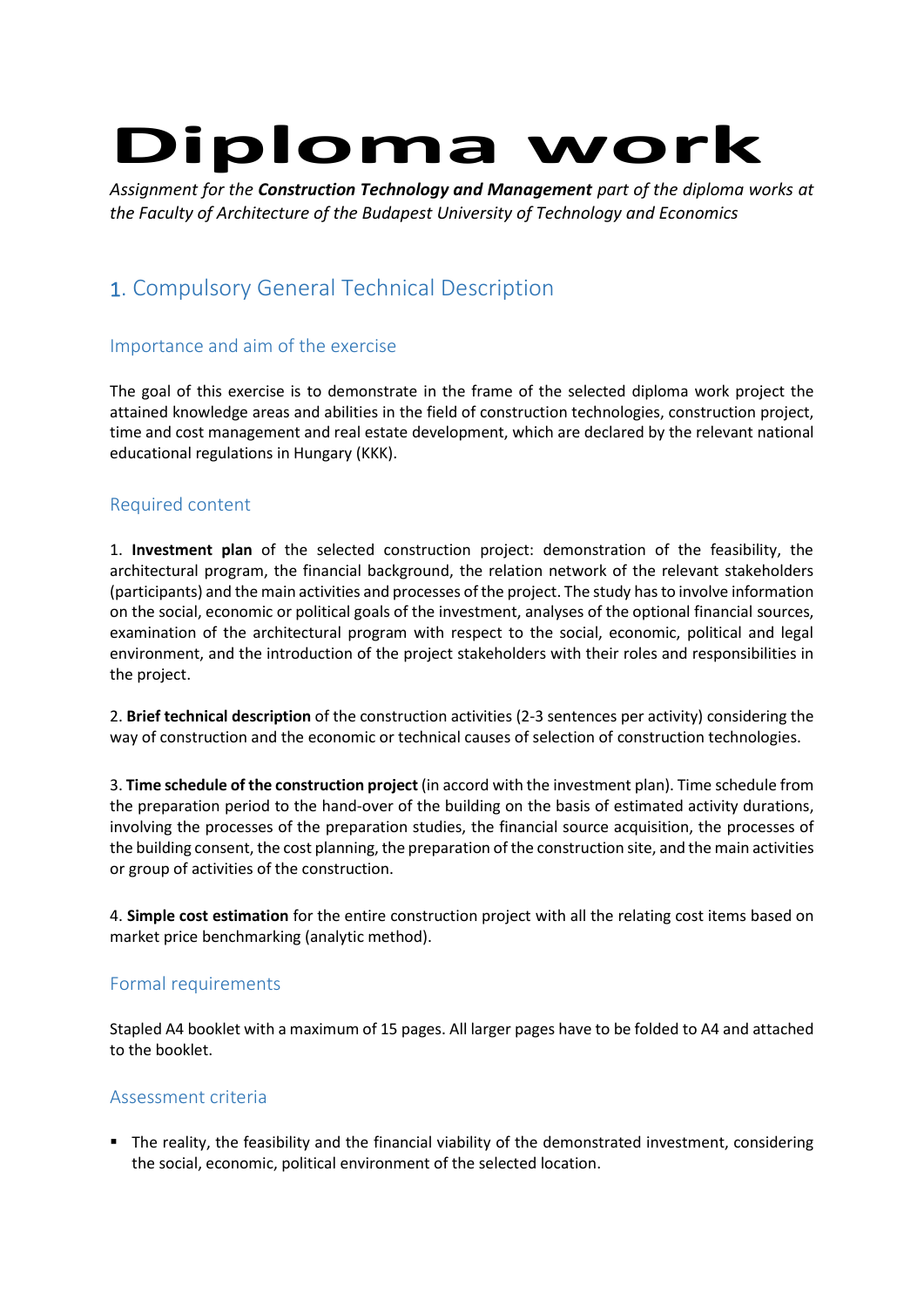- The introduction of the construction project with the proper exploration of the tasks of the project stakeholders and the professional, comprehensible demonstration of the processes in the project. The demonstration of the adequate knowledge about the social, economic, political and technical rules and regulations which have relevant impacts on the construction project.
- The reality of the time schedule and cost estimation depending on the geographical, economic, political background of the selected location.
- Feasibility and economic reality of the selected technologies, the adequate professional demonstration of the up-to-date technical methods. Demonstration of an essential professional knowledge about the construction technologies.
- Use of the technical literature with professional critical approach.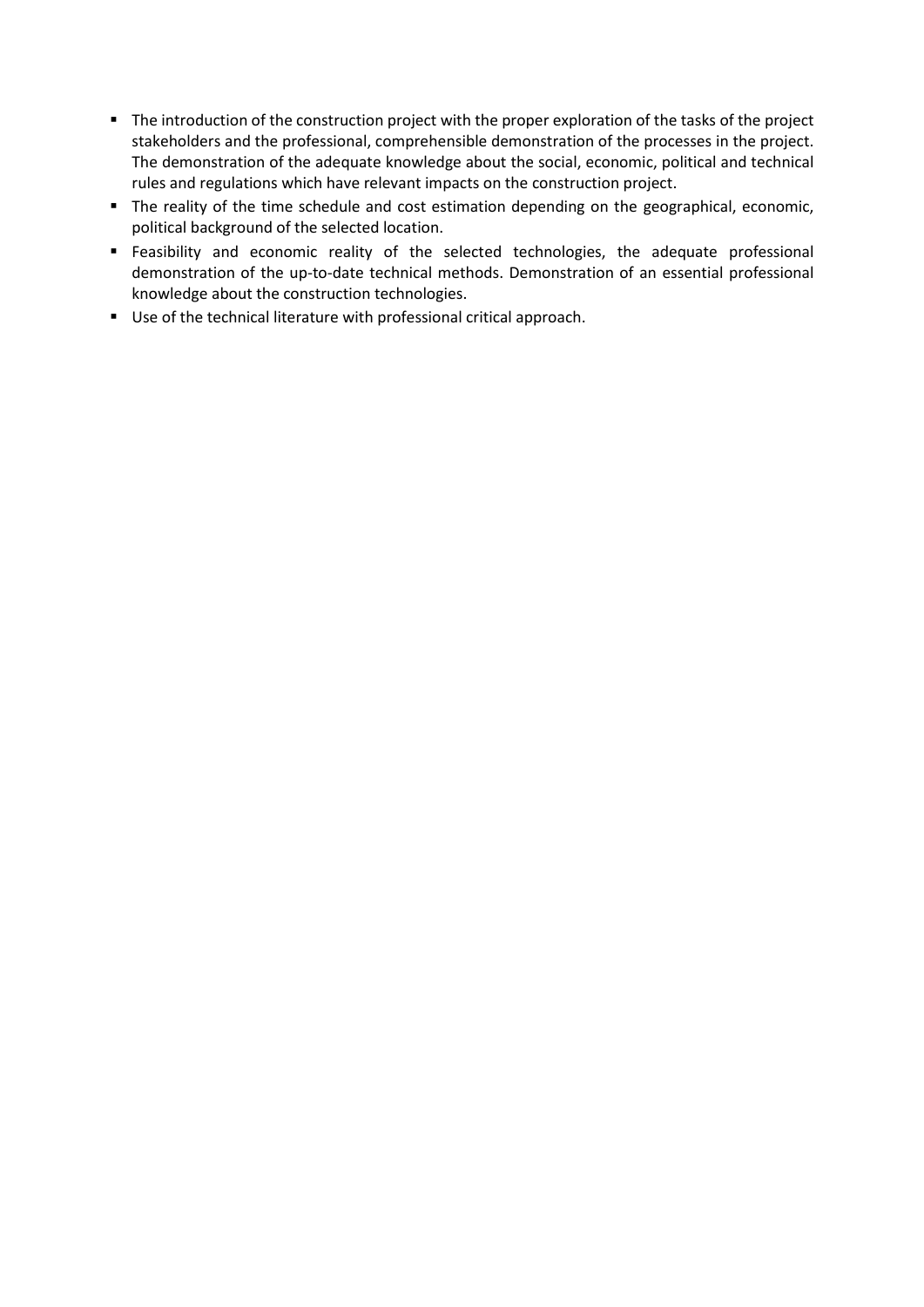## 2. Elective specialized tasks in the field of construction technology and management

#### Importance and aim of the exercise

The goal of the elective specialized exercise, beyond the facts which were stated at the general part, is to demonstrate a special professional knowledge in the fields of construction technology and construction management in the frame of the diploma project.

#### Required content

Beyond the compulsory tasks:

1. **Establishing detailed time schedule**, on the basis of time norms, with about 70-100 activities for the construction works of the designed building

2. **Preparing a synthetic way established cost estimation** based on cost norms. Depending of the scale, either with surface-based model method or with merged cost items, in accordance with the time schedule.

3. **Preparation of a general organizational site plan** (scale 1:500), **and organizational phase plans** (1- 3 plan; scale 1:200 or 1:250) depending on the scale and characteristics of the building.

4. **Actualization of the compulsory general technical description** with the data coming from the specialized exercise.

#### Formal requirements

Stapled A4 booklet and annexes. All larger pages have to be folded to A4 and attached to the booklet. Organizational plans might be printed on sheets identical with the other sheets of the diploma work.

#### Assessment criteria

Beyond the criteria mentioned at the compulsory exercise:

- **The proper and complete assembly of the construction activities and cost items, and the methodical** correctness of the calculations.
- The adequate and correct exploration of the construction processes, the practical and effective settling of the organizational arrangements, and the time saving and economic way of the storing.
- The intelligent handling of the information among the different parts of the exercise, and the consequent elaboration of the tasks.

## Information and recommended literature

#### Consultation

Consultation is compulsory.